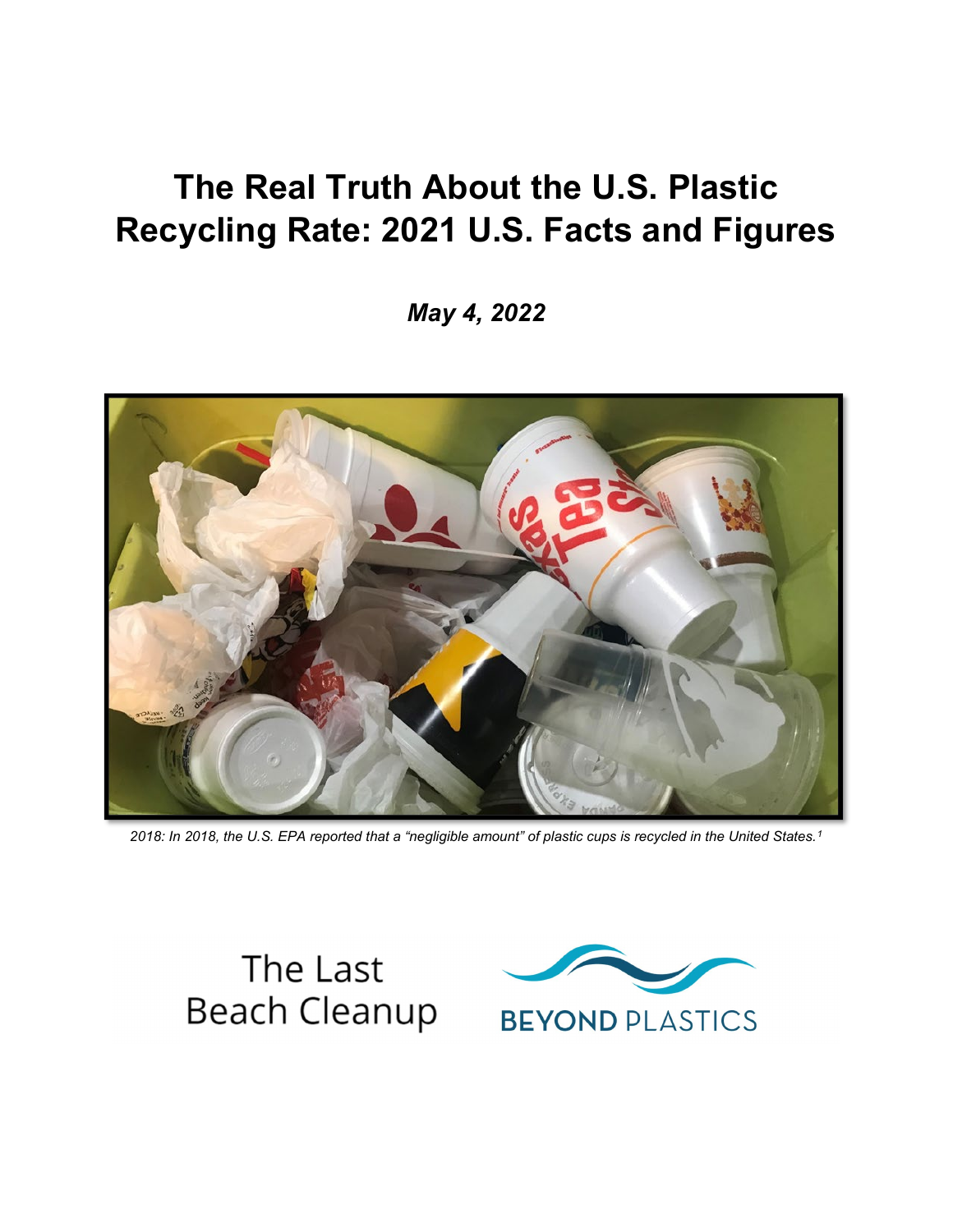# **Facts and Figures: 2021 U.S. Plastics Recycling Rate**

The United States Environmental Protection Agency (U.S. EPA) hasn't reported U.S. recycling rates since 2020 when they estimated the [2018 plastic recycling rate to be 8.7%.](https://www.epa.gov/sites/default/files/2020-11/documents/2018_tables_and_figures.pdf)<sup>[2](#page-11-1)</sup> The EPA did not publish an update for 2019 as expected in November 2021. In the absence of updated EPA figures, the plastics and products industries are still promoting recycling as an effective solution to plastic waste and pollution. Although the plastics industry reported a significant drop in the [recycling](https://circularityinaction.com/2020PlasticRecyclingData)<sup>[3](#page-11-2)</sup> of post-consumer plastic waste in April 2022, they blamed the decrease on COVID instead of admitting that plastic waste exports (which are counted as recycled without any proof) had significantly declined due to import restrictions by countries trying to protect their environment from America's plastic trash. Even when the plastics industry's own data shows a serious decline, they continue to claim that plastic recycling will work someday if consumers just [try harder to recycle.](https://www.plasticsnews.com/news/recycling-numbers-drop-due-covid-19)<sup>[4](#page-11-3)</sup>

To be clear, the high recycling rates of post-consumer paper, cardboard, and metals prove that recycling can be an effective way to reclaim valuable natural material resources. The problem lies not with the concept or process of recycling but with the material itself – it is *plastic* recycling that has always failed. Even when millions of tons of waste plastic were still being exported to China each year, plastics recycling never managed to reach 10%. Despite the stark failure of plastics recycling, the plastics, packaging, and products industries have waged a decades-long misinformation campaign [to perpetuate the myth that plastic is recyclable.](https://www.pbs.org/wgbh/frontline/film/plastic-wars/)<sup>[5](#page-11-4)</sup>

We can't be fooled any longer by illusory "circular economy of plastics" schemes promoted by companies and the trade associations, consultants, and NGOs that they fund. We must use sound science, credible data, and economic facts to adopt legitimate plastic waste and pollution reduction strategies to make real progress at serious scale now.

Based on the facts detailed below, the current 2021 U.S. plastic recycling rate is estimated to be between 5 and 6%. Factoring in additional losses that aren't measured, such as plastic waste collected under the pretense of "recycling" that are burned, instead, the U.S.'s true plastic recycling rate may be even lower. For example, plastic waste collected for "recycling" is sent to cement kilns and burned in <u>Boise, Idaho</u><sup>[6](#page-11-5)</sup> and <u>Salt Lake City, Utah.</u><sup>[7](#page-11-6)</sup>

The relentless focus on the future potential for recycling to reduce plastic waste and pollution flies in the face of the hard facts:

- Plastic waste generation is increasing in the U.S., up from 60 pounds per person per year in 1980 to 218 pounds per person in 2018 [\(per EPA data\)](https://www.epa.gov/sites/default/files/2020-11/documents/2018_tables_and_figures.pdf)<sup>[8](#page-11-7)</sup> – a 263% total increase (roughly 15% per year),
- Not one single type of plastic food service item, [including the polypropylene cups lids that](https://stories.starbucks.com/press/2020/starbucks-strawless-lids-now-available-across-the-u-s-and-canada/) <u>[Starbucks touts](https://stories.starbucks.com/press/2020/starbucks-strawless-lids-now-available-across-the-u-s-and-canada/) [as](https://stories.starbucks.com/press/2020/starbucks-strawless-lids-now-available-across-the-u-s-and-canada/) recyclable</u>,<sup>[9](#page-11-8)</sup> has <u>ever been recyclable</u><sup>[10](#page-11-9)</sup> per the FTC Green Guide legal definition,
- Toxicity risks in recycled plastic prohibit ["the vast majority of plastic products and packaging](https://www.plasticsmarkets.org/jsfcontent/ECCC_Food_Grade_Report_Oct_2021_jsf_1.pdf) <u>produced</u>" from being recycled into food grade packaging,<sup>[11](#page-11-10)</sup>
- [The expansion of virgin plastic production](https://www.huffpost.com/entry/plastic-recycling-oil-companies-landfill_n_5d8e4916e4b0e9e7604c832e) is keeping the prices of high-quality new plastics low in comparison to higher cost recycled plastic, [12](#page-11-11) and
- ["Advanced" chemical recycling fails](https://www.reuters.com/article/environment-plastic-oil-recycling-idAFL8N2P46F0) in recycling post-consumer mixed plastic waste due to insurmountable contamination, environmental, and economic barriers.<sup>[13](#page-11-12)</sup>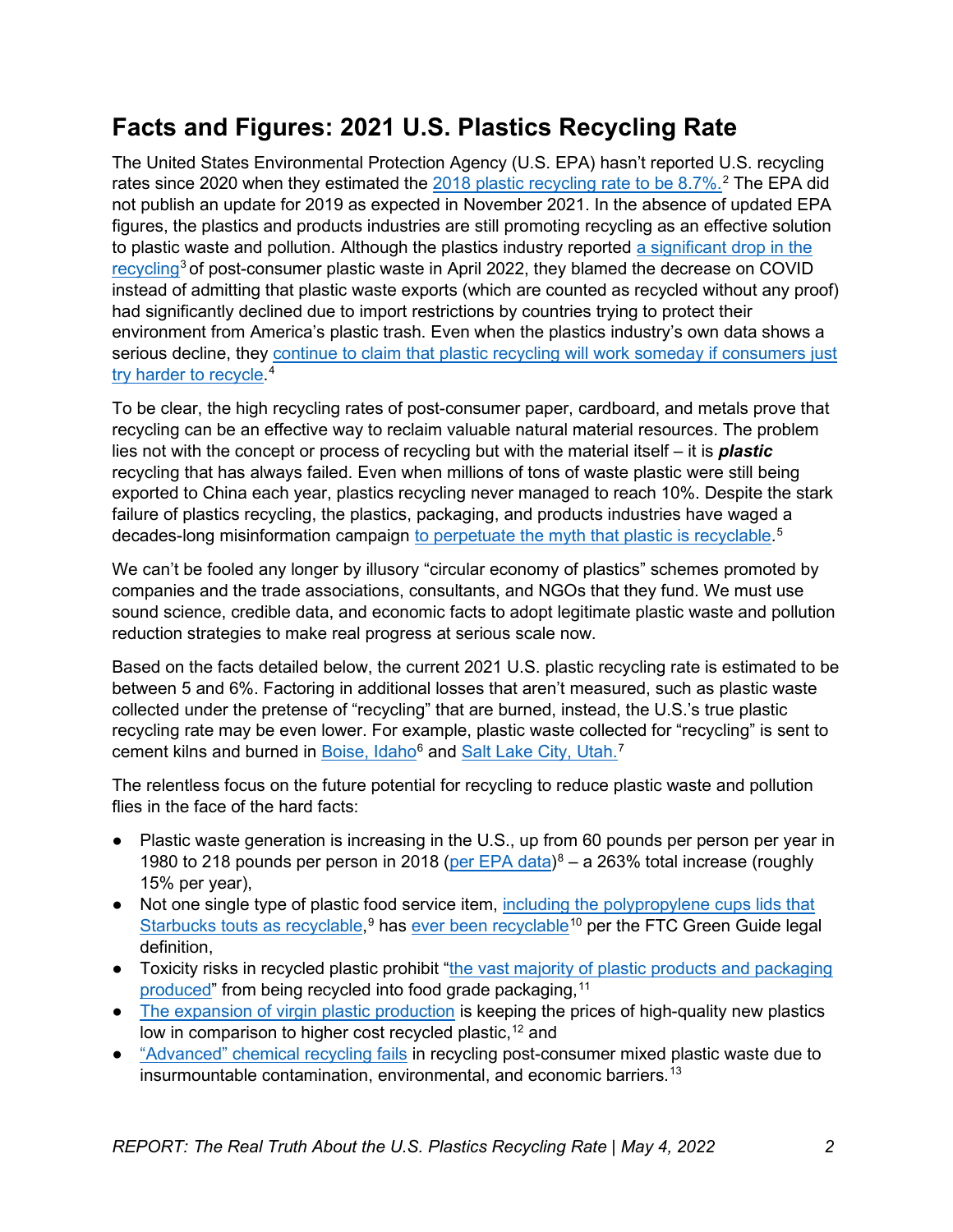Looking at the full picture, plastic recycling has never lived up to the promises made by the plastics and products industries, and it never will. These facts show that the only thing the plastics and products companies have successfully recycled are [their failed promises on plastic](https://www.scmp.com/comment/opinion/article/3125706/false-promise-disposable-plastic-recycling-obscures-firms-role)  [recycling.](https://www.scmp.com/comment/opinion/article/3125706/false-promise-disposable-plastic-recycling-obscures-firms-role) [14](#page-11-13) 

**The paltry 5-6% U.S. plastic recycling rate in 2021 should be a wake-up call to the false promise that plastic recycling is a credible solution to plastic waste and pollution**. It's time to implement real solutions, particularly the reduction of single-use plastic food service items that have the highest likelihood of polluting our environment.

# **A Brief History of U.S. Plastic Waste, Exports and Recycling Rates**

We've seen promises, goals, ambitions, and aims to [increase plastic recycling](https://ellenmacarthurfoundation.org/global-commitment/overview)<sup>[15](#page-11-14)</sup> and reduce the [number of plastic bags they hand out](https://corporate.walmart.com/_news_/news-archive/2008/09/25/walmart-sets-goal-to-reduce-its-global-plastic-shopping-bag-waste-by-one-third)<sup>[16](#page-11-15)</sup> repeated by the plastic and product companies, their trade organizations, and the NGOs they fund for the past 30 years. In 1992, the [American](https://www.plasticsnews.com/article/19960325/NEWS/303259995/apc-retreats-from-goal-to-recycle-25)  [Plastics Council](https://www.plasticsnews.com/article/19960325/NEWS/303259995/apc-retreats-from-goal-to-recycle-25) (now part of the American Chemistry Council) pledged to increase recycling of rigid plastic containers to 25% by 1995.<sup>[17](#page-11-16)</sup> However, when [they failed to meet that promise](https://www.plasticsnews.com/article/19960325/NEWS/303259995/apc-retreats-from-goal-to-recycle-25) in 1996, it was quietly and conveniently forgotten.<sup>[18](#page-11-17)</sup>

Historically, the U.S. EPA has published the ["Advancing Sustainable Materials Management:](https://www.epa.gov/facts-and-figures-about-materials-waste-and-recycling/advancing-sustainable-materials-management)  [Facts and Figures Report"](https://www.epa.gov/facts-and-figures-about-materials-waste-and-recycling/advancing-sustainable-materials-management) with details of the fate of municipal waste annually on November 15th.<sup>[19](#page-11-18)</sup> The most recent data was published by the U.S. EPA in November 2020 for the year of 2018. As shown in Figure 1, from 1980 through 2018, plastic waste generation has increased five-fold in the U.S. from 7.4 to 35.7 million tons per year while the plastic recycling rate has never reached 10%. The peak recycling rate reported by the U.S. EPA was 9.5% in 2014 although that number also counted U.S. exported material as recycled when it was largely burned or dumped. The 9.5% included 2.1 million tons of plastic waste to Non-OECD countries, of which 1.2 million tons were sent to China. Since 2018, the U.S. plastic recycling rate has declined along with declining exports of waste as China and other countries have closed their ports to America's unrecyclable and polluting trash exports.

**The U.S. plastic recycling rate peaked at a dismal 9.5% (including exports) and is now in an irreversible decline to eventual insignificance**. Plastic waste exports previously counted as "recycled" plastic are decreasing due to import bans by China and Turkey and contamination limits set by countries under the Basel Convention Plastic Waste Amendments. According to the [U.S. Plastic Waste Export data](https://usatrade.census.gov/index.php?do=login)<sup>[20](#page-11-19)</sup> shown in Figure 2, total U.S. plastic waste exports decreased from 1.84 million tons (1.7 billion kg) in 2017 to 0.61 million tons (0.56 billon kg) in 2021. The downward trend in plastic waste exports is a positive trend given the harms of plastic waste exports have caused in receiving countries, as documented in [over 100 reports and](https://www.lastbeachcleanup.org/plastic-waste-exports)  [investigations.](https://www.lastbeachcleanup.org/plastic-waste-exports) [21](#page-11-20) The U.S. must take responsibility for managing its own plastic waste.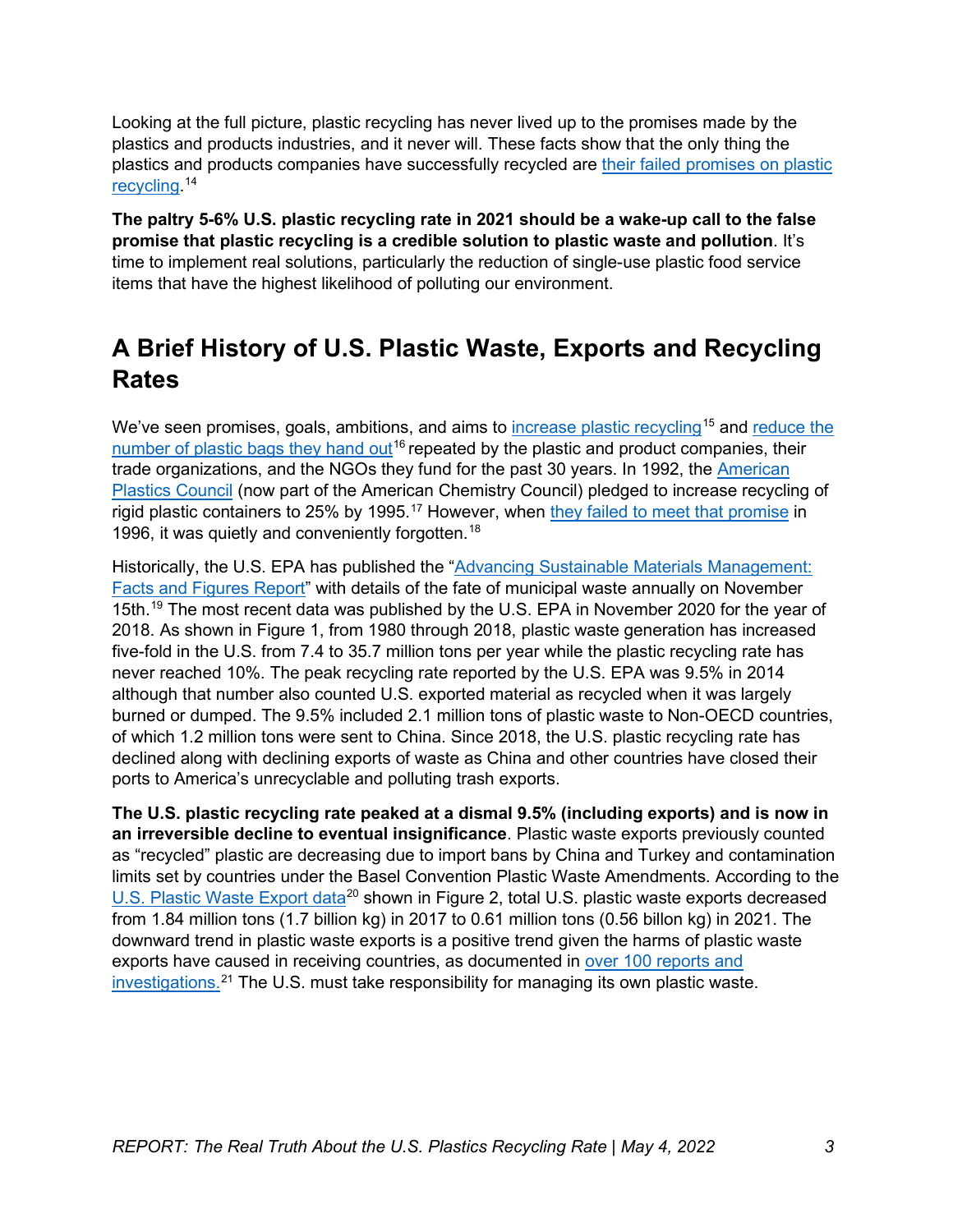

**Figure 1: U.S. EPA Post-Consumer Plastic Waste Generation and Recycling Rate**





The source reduction of plastic waste through light-weighting of plastic packaging that's been [touted by the plastics industry as another way to reduce plastic waste](https://www.plasticstoday.com/packaging/water-market-taps-lightweight-plastic-bottles)<sup>[22](#page-11-21)</sup> has also been a [failure.](https://www.plasticsoupfoundation.org/en/plastic-problem/bogus-solutions/lightweight-packaging/)<sup>[23](#page-11-22)</sup> Figure 3 shows the increase in per capita plastic waste generation over the same timeframe, from about 60 lbs per person per year in 1980 to 218 lbs per person per year in 2018. Plastic waste generation per person has grown in the U.S. because many new types of single-use plastics are served to consumers. Some of the plastic products were falsely marketed as being recyclable, spurring deceptive advertising lawsuits won against major brands

*REPORT: The Real Truth About the U.S. Plastics Recycling Rate | May 4, 2022 4*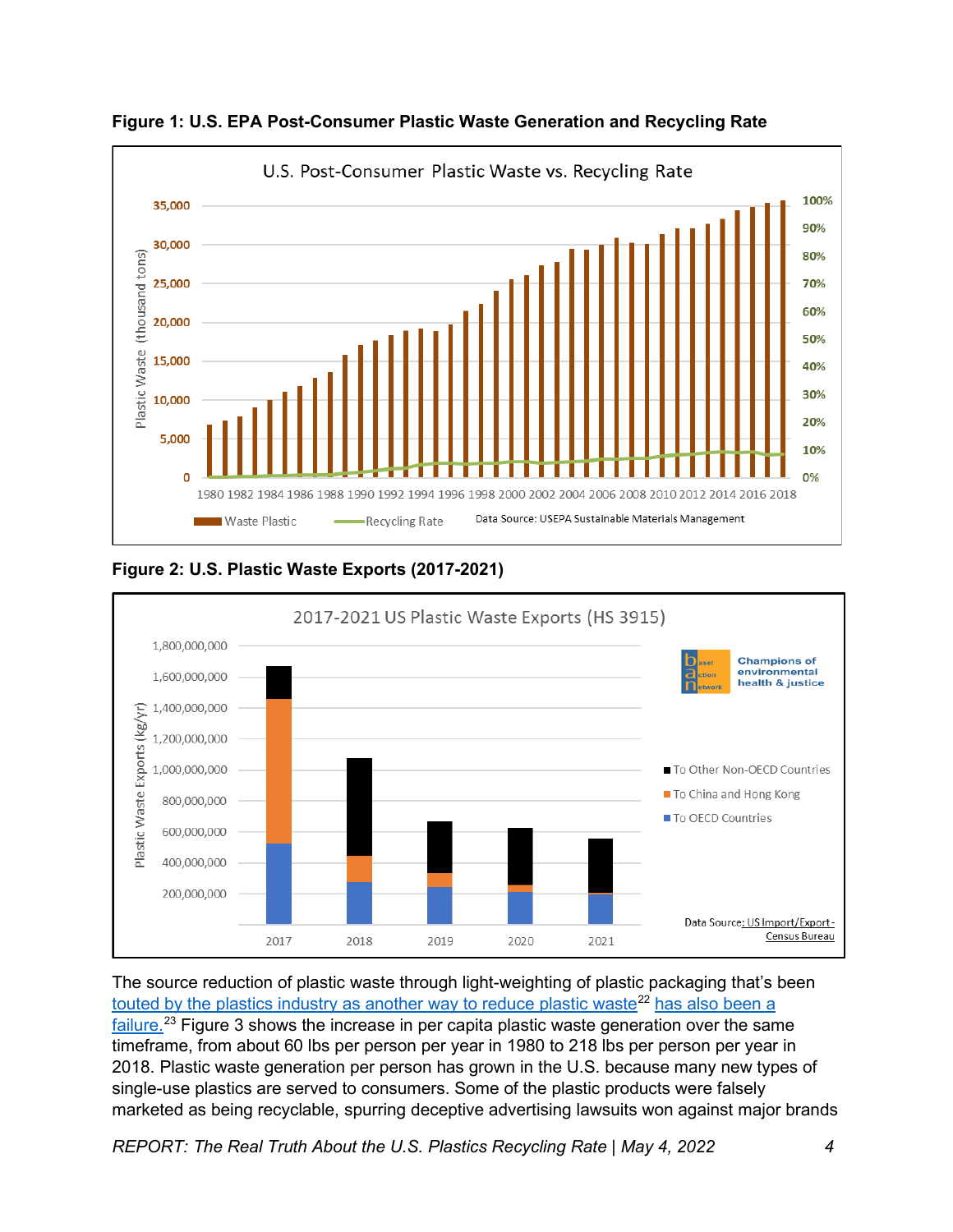including <u>Keurig<sup>[24](#page-11-23)</sup> and eight major product companies</u>.<sup>[25](#page-11-24)</sup> Plastic has replaced other packaging [materials](https://resource-recycling.com/recycling/2018/10/29/data-corner-the-evolving-ton-over-25-years/) (paper, metal, glass) that are truthfully recyclable, giving consumers no choice but to buy products packaged in plastic waste.<sup>26</sup>



**Figure 3: U.S. EPA Plastic Waste Generation Per Capita**

**It is worth contrasting the failure of plastic recycling with the success of paper recycling over the same timeframe**. As shown in Figure 4, the U.S. paper recycling rate increased from 21.3% in 1980 to 68.2% in 2018.



**Figure 4: U.S. EPA Paper Waste Generation & Recycling Rate Data**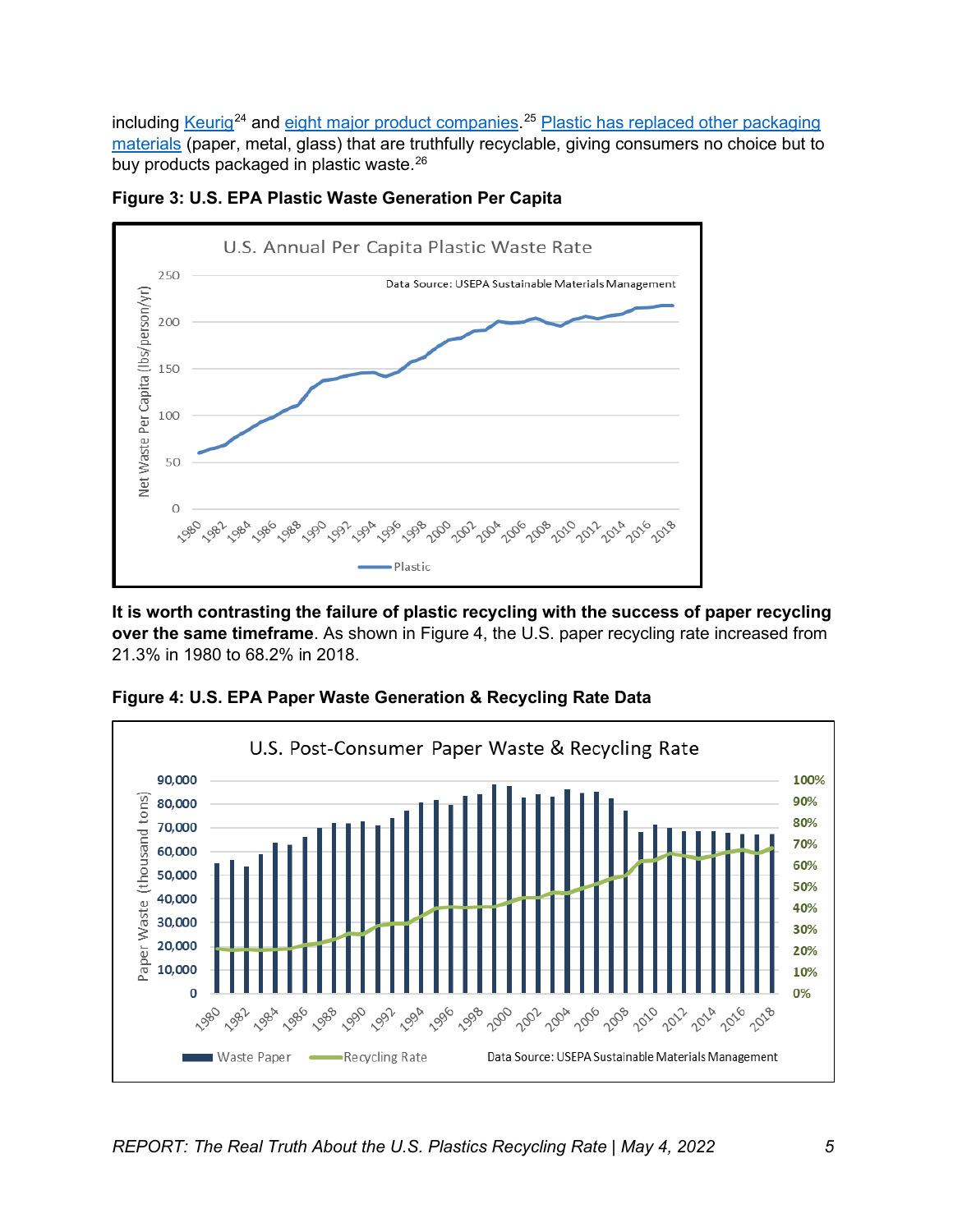## **Estimation of 2021 U.S. Plastic Waste and Recycling Rates**

There are two key factors in estimating the U.S. plastic recycling rate:

- A. Weight of total plastic waste generated (million tons per year)
- B. Weight of plastic waste recycled (million tons per year)

The plastic recycling rate (%) equals the recycled weight (B) divided by the total waste generated (A).

While there is general consensus on the approximate amount of plastic waste recycled by the U.S., scientists and waste engineering experts believe that the U.S. EPA is significantly underreporting the total amount of plastic waste generated per year.

# **Corrections to the U.S. EPA's Estimated Plastic Waste Generation Rate**

In the 2020 report by the [U.S. National Academies of Sciences](https://www.nap.edu/catalog/26132/reckoning-with-the-us-role-in-global-ocean-plastic-waste), Engineering and Medicine<sup>[27](#page-11-26)</sup> and in <u>previous reports by waste engineering experts</u>,<sup>[28](#page-11-27)</sup> the U.S.'s plastic waste generation is estimated to be significantly higher than that reported by the U.S. EPA. Instead of a plastic waste generation rate of 34.9 million tons as reported by the U.S. EPA in 2016, the experts report that the actual plastic waste generation rate is about 46.2 million tons (42 million metric tonnes) per year.

The experts raise an important point: Recycling reported by the U.S. EPA assesses the material collected for reprocessing in the U.S., rather than the final conversion into new materials. The plastic recycling process itself wastes a significant amount of the collected plastic material. Facts provided by the beverage and plastics industry prove that 30 to 36% of the collected polyethylene terephthalate (PET) bottles are wasted in [the](https://nam10.safelinks.protection.outlook.com/?url=https%3A%2F%2Fwaste-management-world.com%2Fa%2Fcarbonlite-opens-world-s-largest-bottle-to-bottle-recycling-plant-in-pennsylvania&data=04%7C01%7Cdloepp%40crain.com%7Ca0791c809dd94bef334d08d87d09c3f4%7C2c6dce2dd43a4e78905e80e15b0a4b44%7C0%7C0%7C637396828189536373%7CUnknown%7CTWFpbGZsb3d8eyJWIjoiMC4wLjAwMDAiLCJQIjoiV2luMzIiLCJBTiI6Ik1haWwiLCJXVCI6Mn0%3D%7C1000&sdata=kSL%2FsBm8fPOhhLAjjn9%2Bc6Rbraqo1CIqRPUYtopBkDY%3D&reserved=0) recycling process. For example, the [new state-of-the-art PET plastic recycling facility opened by CarbonLite in 2020 has a material](https://nam10.safelinks.protection.outlook.com/?url=https%3A%2F%2Fwaste-management-world.com%2Fa%2Fcarbonlite-opens-world-s-largest-bottle-to-bottle-recycling-plant-in-pennsylvania&data=04%7C01%7Cdloepp%40crain.com%7Ca0791c809dd94bef334d08d87d09c3f4%7C2c6dce2dd43a4e78905e80e15b0a4b44%7C0%7C0%7C637396828189536373%7CUnknown%7CTWFpbGZsb3d8eyJWIjoiMC4wLjAwMDAiLCJQIjoiV2luMzIiLCJBTiI6Ik1haWwiLCJXVCI6Mn0%3D%7C1000&sdata=kSL%2FsBm8fPOhhLAjjn9%2Bc6Rbraqo1CIqRPUYtopBkDY%3D&reserved=0)  [loss of 36%.](https://nam10.safelinks.protection.outlook.com/?url=https%3A%2F%2Fwaste-management-world.com%2Fa%2Fcarbonlite-opens-world-s-largest-bottle-to-bottle-recycling-plant-in-pennsylvania&data=04%7C01%7Cdloepp%40crain.com%7Ca0791c809dd94bef334d08d87d09c3f4%7C2c6dce2dd43a4e78905e80e15b0a4b44%7C0%7C0%7C637396828189536373%7CUnknown%7CTWFpbGZsb3d8eyJWIjoiMC4wLjAwMDAiLCJQIjoiV2luMzIiLCJBTiI6Ik1haWwiLCJXVCI6Mn0%3D%7C1000&sdata=kSL%2FsBm8fPOhhLAjjn9%2Bc6Rbraqo1CIqRPUYtopBkDY%3D&reserved=0)<sup>[29](#page-11-28)</sup> The new PET bottle recycling facility opening in <u>Mexico in 2022 by Coca-Cola</u> [and ALPLA](https://www.recyclingtoday.com/article/alpla-coca-cola-femsa-invest-pet-recycling-mexico-plant/) will waste [30](#page-11-29)% of the incoming PET bottle material.<sup>30</sup> The 2018 National [Association for PET Container Resources \(NAPCOR\) report](https://napcor.com/wp-content/uploads/2021/07/Postconsumer-PET-Recycling-Activity-in-2018.pdf) on PET beverage bottle recycling stated that about a third of the bottle material collected is thrown out due to contamination and process losses.[31](#page-11-30)

Tables 1 and 2 show the 2021 estimates of plastic recycling rates for the U.S. EPA and the National Academies of Sciences, Engineering, and Medicine waste generation rate scenarios, respectively.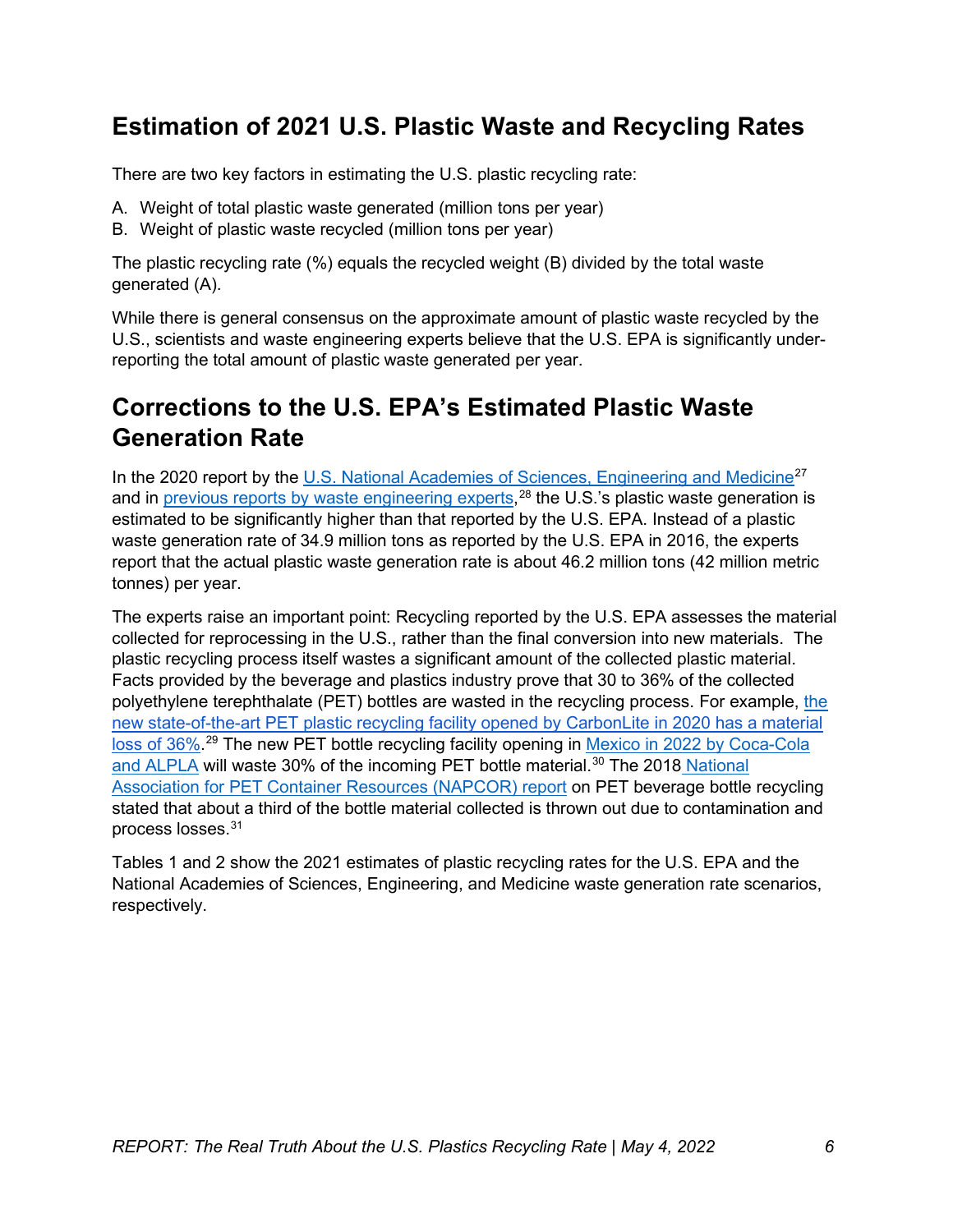| <b>Plastic Waste</b><br>(million tons) | 2018 (EPA<br>Data) | 2021 Estimate | <b>Notes</b>                                                                                                                   |
|----------------------------------------|--------------------|---------------|--------------------------------------------------------------------------------------------------------------------------------|
| <b>Total Plastic</b><br>Waste          | 35.7 (100%)        | 40.1 (100%)   | Assumes 4% increase in plastic waste<br>generation per year (bottled water sales<br>increased by 4.2% in 2020). <sup>32</sup>  |
| <b>Total Recycled</b>                  | 3.1(8.7%)          | 2.4(6%)       | Consistent with 4.8 billion pounds of plastic<br>waste claimed as recycled by the plastic<br>recycling industry. <sup>33</sup> |
| Exported                               | 1.5(4.2%)          | 0.6(1.5%)     | Data Source: US Trade Info <sup>34</sup>                                                                                       |
| Domestic<br>Recycled                   | 1.6(4.5%)          | 1.8(4.5%)     | 2018: By subtraction (Total – Export)<br>2021: Assumes 5% annual increase in U.S.<br>domestic plastic recycling                |
| Landfilled                             | 27.0 (75.6%)       | 32.1 (80%)    | 2021: Waste not recycled or incinerated                                                                                        |
| Incinerated                            | 5.6(15.8%)         | 5.6(14%)      | Assumes no increase in incineration of plastic<br>waste since incinerators have shut down since<br>2018.35                     |

**Table 1: U.S. Plastic Waste & Recycling Rate Estimation Based on U.S. EPA Waste Data**

#### **Table 2: U.S. Plastic Waste & Recycling Rate Estimation Based on NASEM Waste Data**

| <b>Plastic Waste</b><br>(million tons) | 2018<br>(EPA Data) | 2021 Estimate                            | <b>Notes</b>                                                                                                                                                                                                |
|----------------------------------------|--------------------|------------------------------------------|-------------------------------------------------------------------------------------------------------------------------------------------------------------------------------------------------------------|
| <b>Total Plastic</b><br>Waste          | 35.7 (100%)        | 51.0 (100%)                              | National Academies of Sciences estimate of<br>46.2 million tons/yr in 2016 36<br>Assumes 4% increase in plastic waste<br>generation per year (bottled water sales<br>increased 4.2% in 2020). <sup>37</sup> |
| <b>Total Recycled</b>                  | 3.1(8.7%)          | 2.4(5%)<br>(rounded up<br>from $4.8\%$ ) | Consistent with 4.8 billion pounds of plastic<br>waste claimed as recycled by the plastic<br>recycling industry. <sup>38</sup>                                                                              |
| Exported                               | $1.5(4.2\%)$       | $0.6(1.2\%)$                             | Data Source: US Trade Info <sup>39</sup>                                                                                                                                                                    |
| Domestic<br>Recycled                   | 1.6(4.5%)          | 1.8(3.6%)                                | 2018: By subtraction (Total – Export)<br>2021: Assumes 5% annual increase in U.S.<br>domestic plastic recycling                                                                                             |
| Landfilled                             | 27.0 (75.6%)       | 43.0 (84%)                               | 2021: Waste not recycled or incinerated                                                                                                                                                                     |
| Incinerated                            | 5.6(15.8%)         | 5.6(11%)                                 | Assumes no increase in incineration of plastic<br>waste since incinerators have shut down since<br>2018.40                                                                                                  |

### **Proven Solutions to Reduce Plastic Waste and Pollution**

The estimated 5 to 6% U.S. domestic plastic recycling rate in 2021 should be a wake-up call to stop pretending that plastics recycling is a viable solution to plastic waste and pollution. It's time to implement real solutions, including bans on single-use plastics, water refill stations, and reusable container programs for food and beverage service.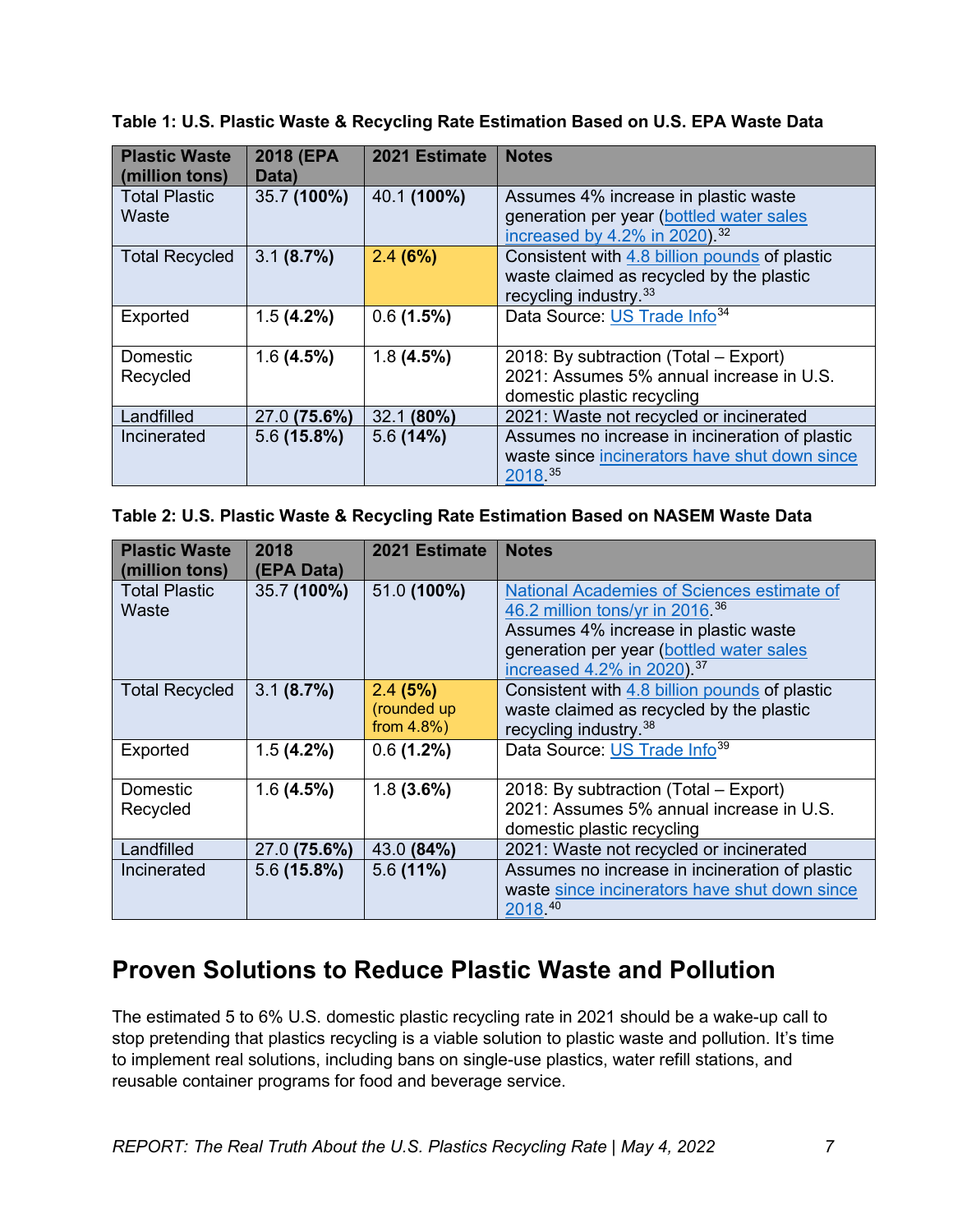**Bans on single-use plastics**: Single-use plastic items are made of low-value material that makes them widely available but economically impractical to collect and recycle. Legislative action to restrict single-use plastic bag distribution has resulted in a reduction of plastic bag pollution around the world. Bans on other single use plastics in food service applications have been adopted by the [European Union,](https://ec.europa.eu/environment/topics/plastics/single-use-plastics_en)<sup>[41](#page-11-38)</sup> [California,](https://calrecycle.ca.gov/packaging/statefoodservice/)<sup>[42](#page-11-39)</sup> [County of Los Angeles,](https://www.cbsnews.com/losangeles/news/la-county-bans-single-use-plastic-at-restaurants/)<sup>[43](#page-11-40)</sup> and many other governments, as detailed by the [Plastics Policy Inventory](https://nicholasinstitute.duke.edu/plastics-policy-inventory) compiled by the Duke Nicholas Institute.[44](#page-11-41) These bans should be expanded across the world as part of the [United Nations](https://www.unep.org/news-and-stories/press-release/historic-day-campaign-beat-plastic-pollution-nations-commit-develop)  [\(U.N.\) Global Treaty to end plastic pollution.](https://www.unep.org/news-and-stories/press-release/historic-day-campaign-beat-plastic-pollution-nations-commit-develop)<sup>[45](#page-11-42)</sup>

Proof that bans and fees work to reduce plastic waste and pollution around the world:

- [United Kingdom and Ireland:](https://doi.org/10.1016/j.scitotenv.2018.02.245)<sup>[46](#page-11-43)</sup> According to a 25-year study from the United Kingdom government's Center for Environment, Fisheries and Aquaculture Science, there are significantly fewer plastic bags on the seafloor after European countries introduced bag fees. The study was based on 39 independent scientific surveys of the distribution and abundance of marine litter between 1992 and 2017. Sales of single-use carrier bags dropped by  $95\%$  in one year in main supermarkets since the introduction of the 5p charge.<sup>[47](#page-11-44)</sup>
- [Australia:](https://www.globalcitizen.org/en/content/australia-has-eliminated-billions-of-plastic-bags/) After major supermarkets banned plastic bags in 2019, their usage fell by 80% across the nation.[48](#page-11-13)
- [Suffolk County, New York:](https://www.newsday.com/long-island/suffolk/suffolk-plastic-bag-law-1.28787005) The number of bags found polluting shorelines fell steeply in the first year after a 5-cent bag fee was enacted. $49$
- [Austin, Texas:](https://www.austintexas.gov/edims/document.cfm?id=232679)<sup>[50](#page-11-15)</sup> The Austin Resource Recovery study found that the Single-Use Bag Ordinance was successful in reducing the amount of plastic bag litter in the city. Austin Parks Foundation reported a 90% reduction in plastic bag litter in the first six months after the ordinance had been passed. (Unfortunately, Austin's and other local bag ordinances in Texas have since been nullified due to a [Texas Supreme Court decision\)](https://www.texastribune.org/2018/06/22/texas-supreme-court-rules-bag-bans/).<sup>[51](#page-11-46)</sup>
- [San Jose, California:](http://www3.sanjoseca.gov/clerk/CommitteeAgenda/TE/20121203/TE20121203_d5.pdf) Plastic bag litter decreased by 89% in the storm drain system, 60% in creeks and rivers, and 59% in city streets just one to two years after a single-use plastic bag ban took effect.<sup>[52](#page-11-47)</sup>

**Water refilling stations:** A proven strategy to cut plastic beverage bottle waste and pollution is to make it easy for people to use fewer disposable bottles by providing public water refilling stations.

Cities and their water agencies benefit from installing water stations which offer a filling function in addition to a drinking fountain, providing residents with free sources of high-quality drinking water and leading to a reduction in plastic waste. For example, the Eastern Municipal Water District in Southern California has installed [nearly 120 water filling stations](https://www.emwd.org/wbfsprogram) at schools and popular community facilities.<sup>[53](#page-11-48)</sup> The successful use of 21 hydration stations at the Los Angeles [Convention Center](https://www.c-mw.net/los-angeles-convention-center-bans-single-use-plastic-bottles/) has stopped the waste of 150,000 plastic water bottles and led to a ban on single-use plastic bottles throughout the facility to celebrate Earth Day, 22 April.<sup>[54](#page-11-49)</sup>

Every airport, train station, bus station, public building, and public space should install water refill stations. Water filling stations provide free, high quality drinking water to the public, without any of the downsides of single-use plastic waste and pollution.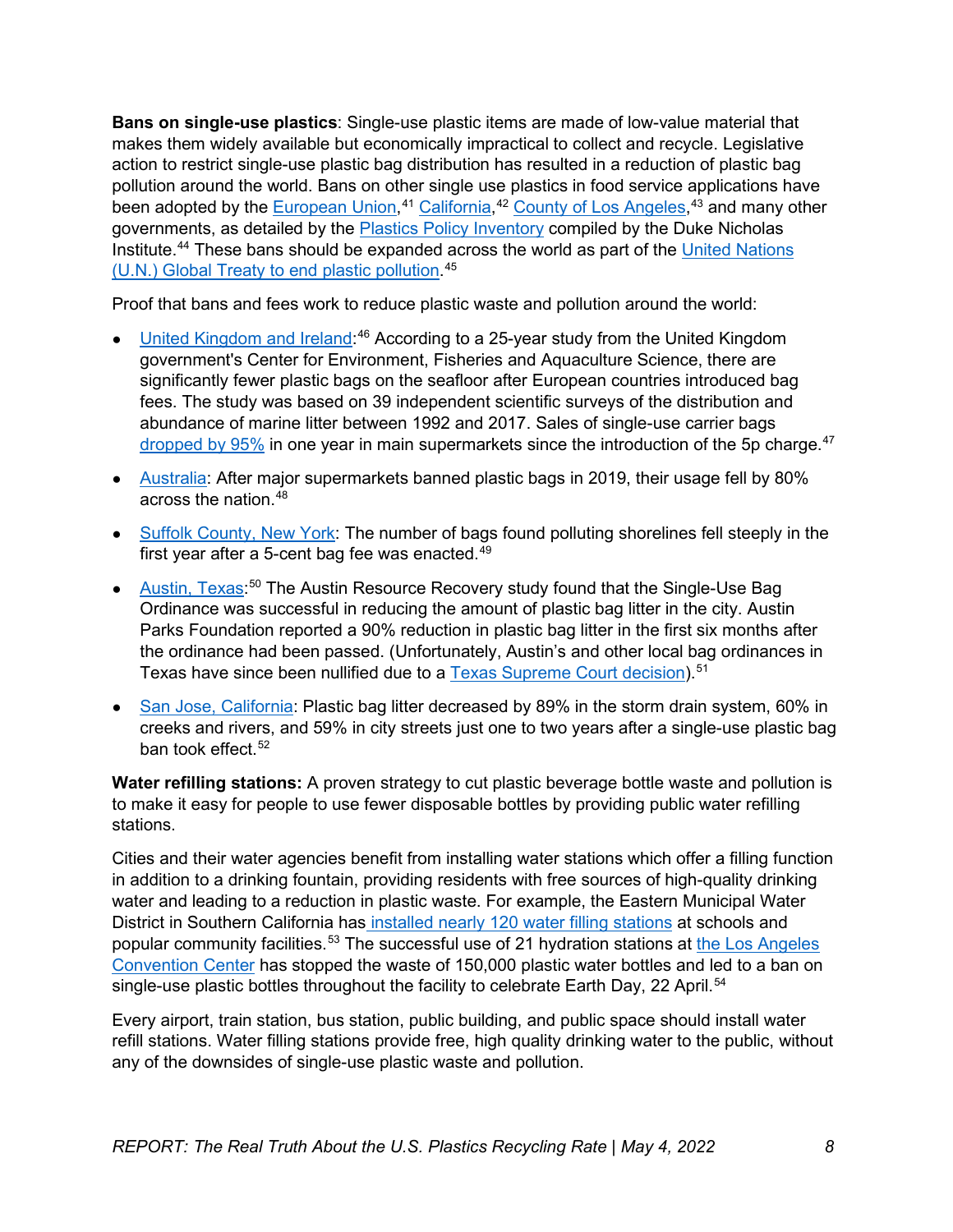**Reusable container programs for food and beverage service:** [As detailed by Upstream](https://upstreamsolutions.org/reuse-vs-single-use-environment)  [Solutions,](https://upstreamsolutions.org/reuse-vs-single-use-environment) the science shows that reuse clearly beats single-use in the environmental metrics on which they've been compared: Greenhouse gas emissions (GHG), water consumption, resource extraction, waste generation, litter generation, and plastic pollution.<sup>[55](#page-11-50)</sup> Companies like Costa Coffee in the U.K., who have listened to consumers and accepted the science and economic benefits of reuse, are now offering reusable cup programs that reward consumers with a [free](https://www.edie.net/costa-coffee-to-trial-plant-based-cup-lids/)  [beverage after just four purchases.](https://www.edie.net/costa-coffee-to-trial-plant-based-cup-lids/) [56](#page-11-51)

At Roz's cafe at Bennington College, students and staff are only served coffee and tea if they provide their own reusable cups – there are no single-use beverage cups available. There is a small shelf where cups purchased from local garage sales are kept in the cafe if a customer has forgotten to bring their mug or is visiting. The customer is expected to wash that mug and return it. Bringing your own reusable cup has become second nature on this college campus.

### **What Are We Waiting For?**

Another [half dump truck full of U.S. plastic waste has entered the ocean in the ten minutes](https://meetingoftheminds.org/7-ways-for-cities-to-reduce-plastic-pollution-30380) it's taken you to read this report.<sup>[57](#page-11-52)</sup> Proven solutions that will reduce U.S. plastic waste and pollution already exist and can be swiftly enacted. The success of single-use plastic bans, water refilling stations, and reusable food and dishware can be extended nationwide.

It's time to recognize the truth and accept what the credible facts and science tell us: plastic recycling is neither a safe nor realistic solution to reducing plastic waste and pollution in the United States.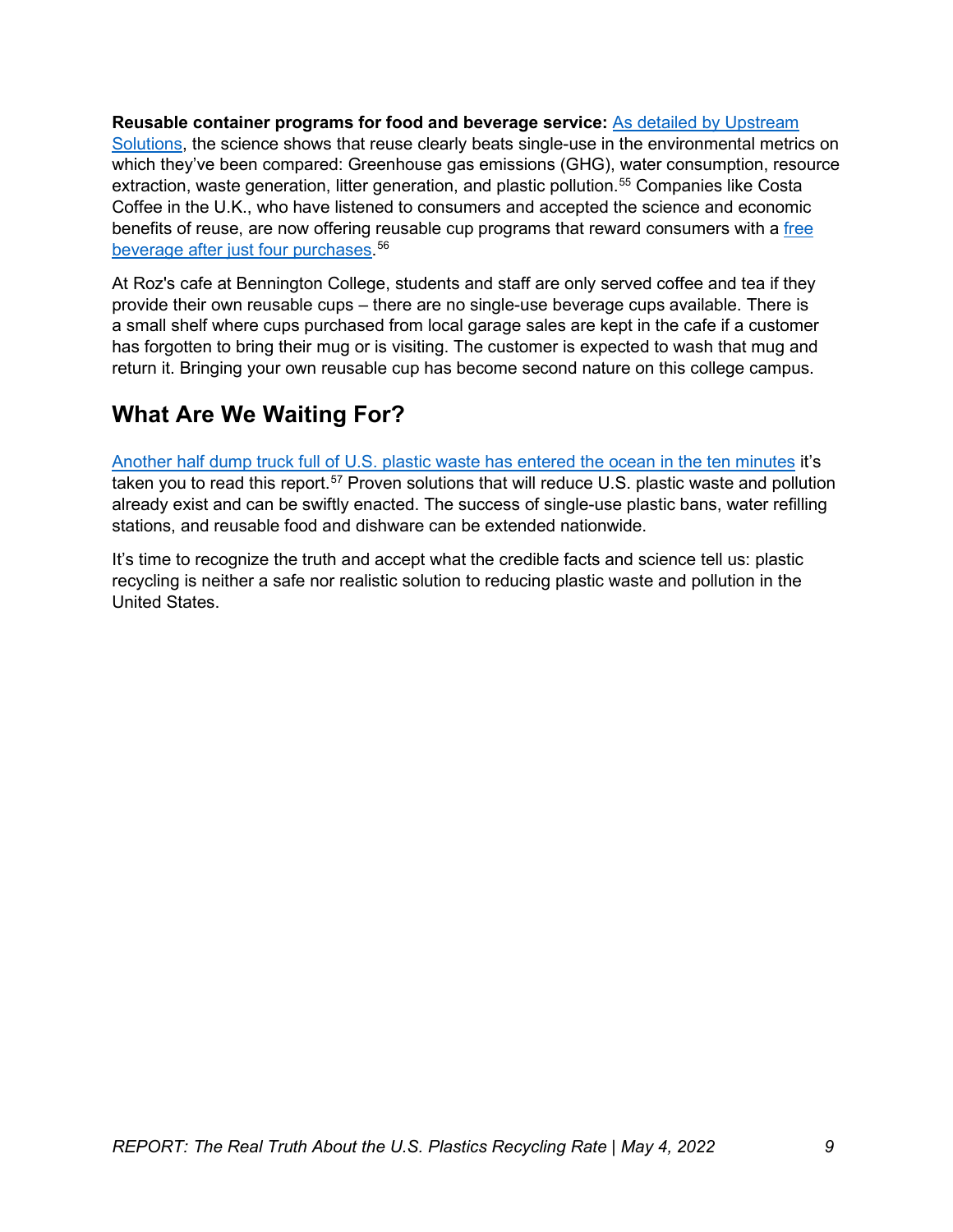### **ABOUT THE AUTHORS**

The Last Beach Cleanup leads catalytic initiatives to move from awareness on plastic pollution to wide-scale action and achievement. We collaborate with diverse stakeholders who share the goal of ending plastic pollution: local and national governments, non-governmental organizations (NGOs), socially responsible investors (SRIs), individuals and others. [https://www.lastbeachcleanup.org](https://www.lastbeachcleanup.org/)

Beyond Plastics is a nationwide project based at Bennington College in Vermont that pairs the wisdom and experience of environmental policy experts with the energy and creativity of community leaders and activists to build a vibrant and effective anti-plastics movement. Our mission is to end plastic pollution by being a catalyst for change at every level of our society. We use our deep policy and advocacy expertise to build a well-informed, effective movement seeking to achieve the institutional, economic, and societal changes needed to save our planet, and ourselves, from the plastic pollution crisis. [https://www.beyondplastics.org](https://www.beyondplastics.org/)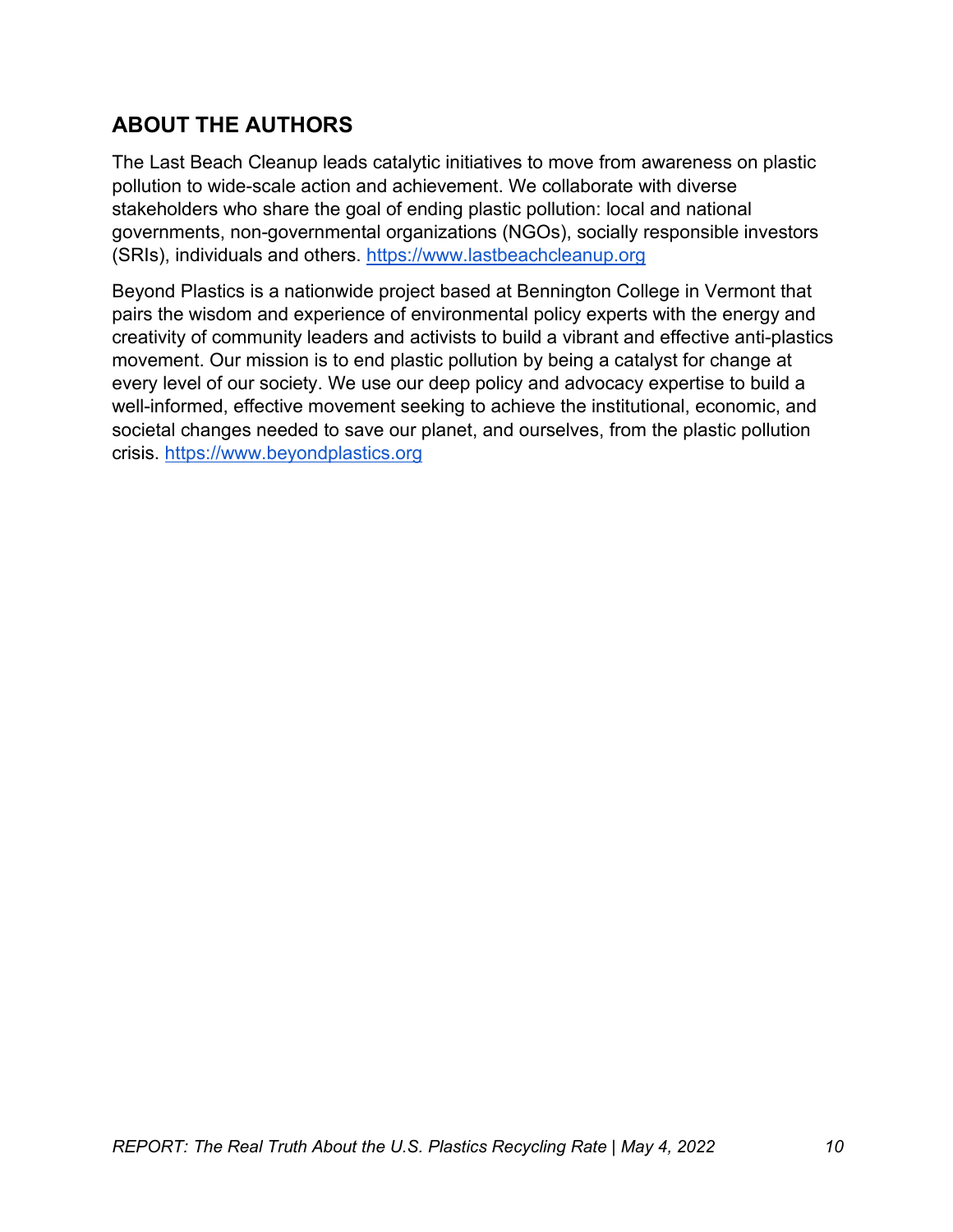### **REFERENCES**

- <sup>1</sup> USEPA, ["Advancing Sustainable Materials Management: 2018 Tables and Figures,](https://www.epa.gov/sites/default/files/2020-11/documents/2018_tables_and_figures.pdf)" November 2020.
- <sup>2</sup> USEPA, ["Advancing Sustainable Materials Management: 2018 Tables and Figures,](https://www.epa.gov/sites/default/files/2020-11/documents/2018_tables_and_figures.pdf)" November 2020.
- <sup>3</sup> Association of Plastic Recyclers, <u>2020 U.S. Post-Consumer Plastic Recycling Dashboard</u>.<br><sup>4</sup> Plastics News, ["COVID-19 impacts post-consumer plastic recycling,"](https://www.plasticsnews.com/news/recycling-numbers-drop-due-covid-19) April 22, 2022.
- 
- <sup>5</sup> PBS Frontline, ["Plastic Wars,](https://www.pbs.org/wgbh/frontline/film/plastic-wars/)" March 31, 2020.
- <sup>6</sup> Reuters, ["THE RECYCLING MYTH: BIG OIL'S SOLUTION FOR PLASTIC WASTE LITTERED](https://www.reuters.com/investigates/special-report/environment-plastic-oil-recycling/)  [WITH FAILURE,](https://www.reuters.com/investigates/special-report/environment-plastic-oil-recycling/)" July 29, 2021.
- <sup>7</sup> Utah Business, ["Where Exactly Is Your Recycling Going?](https://www.utahbusiness.com/utahs-recycling-industry/)", January 16, 2020.

<sup>8</sup> USEPA, ["Advancing Sustainable Materials Management: 2018 Tables and Figures,](https://www.epa.gov/sites/default/files/2020-11/documents/2018_tables_and_figures.pdf)" November 2020.

<sup>9</sup> Starbucks, ["Starbucks Strawless Lids Now Available Across the U.S. and Canada,](https://stories.starbucks.com/press/2020/starbucks-strawless-lids-now-available-across-the-u-s-and-canada/)" September 10, 2020.

<sup>10</sup> [The Last Beach Cleanup website](https://www.lastbeachcleanup.org/usplasticrecyclingsurvey) and Greenpeace, ["Circular Claims Fall Flat,](https://www.greenpeace.org/usa/research/report-circular-claims-fall-flat/)" February 2020.

<sup>11</sup> Stina Consulting, "2021: Assessing the State of Food Grade Recycled Resin in Canada & the [United States,"](https://www.plasticsmarkets.org/jsfcontent/ECCC_Food_Grade_Report_Oct_2021_jsf_1.pdf) October 2021.

<sup>12</sup> HuffPost, "<u>How Fossil Fuel Companies Are Killing Plastic Recycling</u>," September 30, 2019.

13 Reuters, "THE RECYCLING MYTH: BIG OIL'S SOLUTION FOR PLASTIC WASTE [LITTERED WITH FAILURE,](https://www.reuters.com/investigates/special-report/environment-plastic-oil-recycling/)" July 29, 2021.

<sup>14</sup> South China Morning Post, "False promise of disposable plastic recycling obscures firms' role [in global waste crisis,](https://www.scmp.com/comment/opinion/article/3125706/false-promise-disposable-plastic-recycling-obscures-firms-role)" March 18, 2021.<br><sup>15</sup> Ellen MacArthur Foundation, The Global Commitment.

<sup>16</sup> Walmart, ["Walmart Sets Goal to Reduce its Global Plastic Shopping Bag Waste by One-](https://corporate.walmart.com/newsroom/2008/09/24/walmart-sets-goal-to-reduce-its-global-plastic-shopping-bag-waste-by-one-third)[Third,](https://corporate.walmart.com/newsroom/2008/09/24/walmart-sets-goal-to-reduce-its-global-plastic-shopping-bag-waste-by-one-third)" September 24, 2008.

<sup>17</sup> Plastics News, ["APC RETREATS FROM GOAL TO RECYCLE 25%,"](https://www.plasticsnews.com/article/19960325/NEWS/303259995/apc-retreats-from-goal-to-recycle-25) March 25, 1996.

<sup>18</sup> Plastics News, ["APC RETREATS FROM GOAL TO RECYCLE 25%,"](https://www.plasticsnews.com/article/19960325/NEWS/303259995/apc-retreats-from-goal-to-recycle-25) March 25, 1996.

<sup>19</sup> USEPA, ["Advancing Sustainable Materials Management: 2018 Tables and Figures,](https://www.epa.gov/sites/default/files/2020-11/documents/2018_tables_and_figures.pdf)" November 2020.<br><sup>20</sup> U.S. Census Bureau, U.S. Trade Online.

<sup>21</sup> The Last Beach Cleanup, ["Plastic Waste Exports: Summary of Reports Proving Harms.](https://www.lastbeachcleanup.org/plastic-waste-exports)"

<sup>22</sup> Plastics Today, ["Water market taps into lightweight plastic bottles,](https://www.plasticstoday.com/packaging/water-market-taps-lightweight-plastic-bottles)" March 15, 2017.<br><sup>23</sup> Plastic Soup Foundation, Lightweight Plastic Packaging.

<sup>24</sup> Top Class Actions, ["Keurig Class Action Settled For \\$10M, Ending Recyclability Claims,](https://topclassactions.com/lawsuit-settlements/consumer-products/food/keurig-class-action-settled-for-10m-ending-recyclability-claims/)" March 3, 2022.

<sup>25</sup> Wall Street Journal, "TerraCycle Partners Including Coca-Cola, P&G to Change Recycling [Labels After Settling Lawsuit,](https://www.wsj.com/articles/terracycle-partners-including-coca-cola-p-g-to-change-recycling-labels-after-settling-lawsuit-11637005586)" November 15, 2021.

<sup>26</sup> Resource Recycling, "<u>Data Corner: The evolving ton over 25 years</u>," January 27, 2019. <sup>27</sup> National Academies of Sciences, Engineering, and Medicine. 2022. *[Reckoning with the U.S.](https://nap.nationalacademies.org/catalog/26132/reckoning-with-the-us-role-in-global-ocean-plastic-waste)  [Role in Global Ocean Plastic Waste](https://nap.nationalacademies.org/catalog/26132/reckoning-with-the-us-role-in-global-ocean-plastic-waste)*. Washington, DC: The National Academies Press. https://doi.org/10.17226/26132.

<sup>28</sup> Law, et. al., ["The United States' contribution of plastic waste to land and ocean,](https://www.science.org/doi/10.1126/sciadv.abd0288)" October 30, 2020.

<sup>29</sup> Waste Management World, "CarbonLITE Opens 'World's Largest' Bottle-to-Bottle Recycling [Plant in Pennsylvania,](https://waste-management-world.com/artikel/carbonlite-opens-world-s-largest-bottle-to-bottle-recycling-plant-in-pennsylvania/)" October 23, 2020.

<sup>30</sup> Recycling Today, ["Alpla, Coca-Cola FEMSA invest \\$60M in Mexican PET recycling plant,](https://www.recyclingtoday.com/article/alpla-coca-cola-femsa-invest-pet-recycling-mexico-plant/)" January 31, 2022.